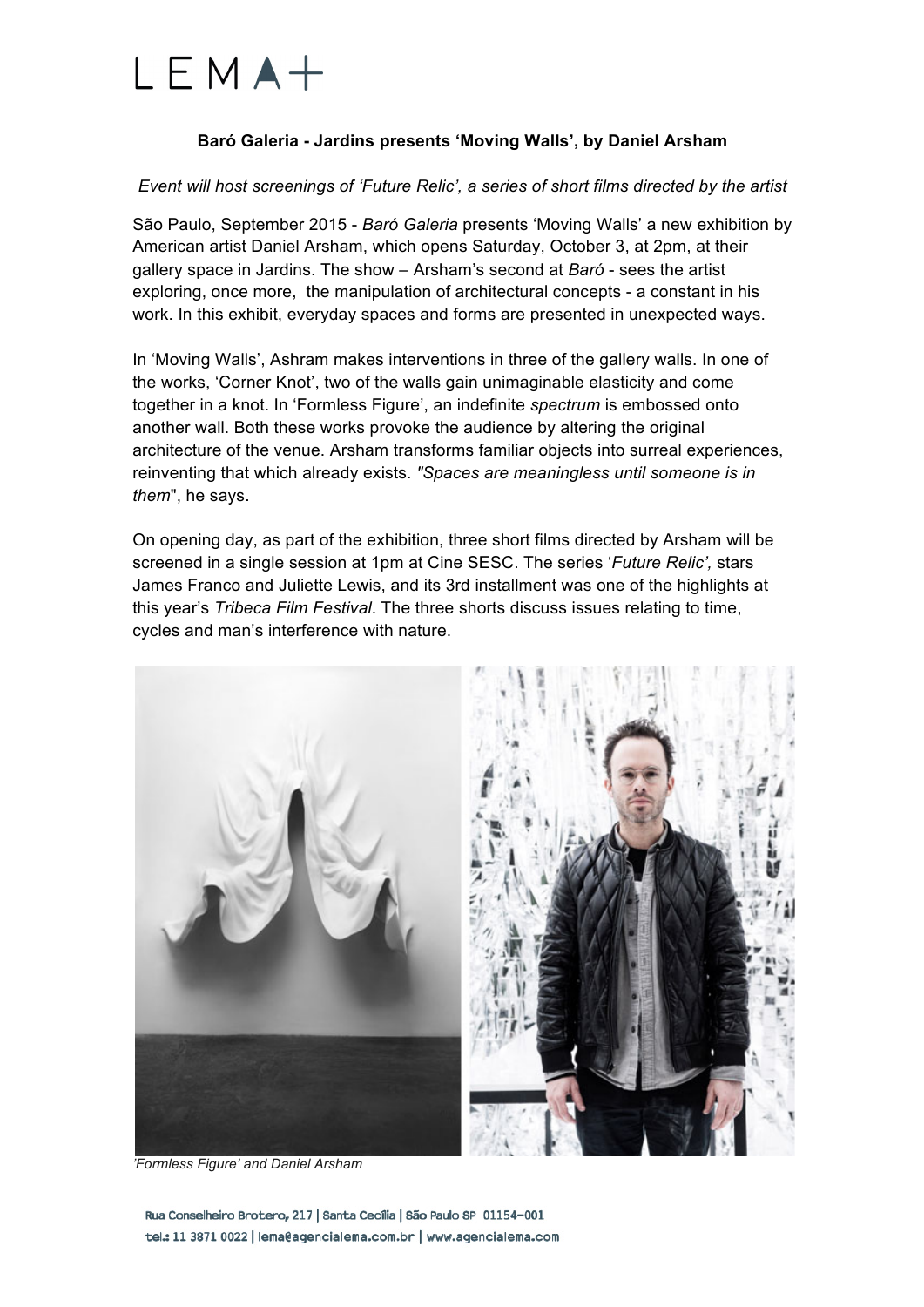# $LEMA+$

The series depicts a civilization where nature, as we currently know it, does no longer exist. Sandstorms sweep the dunes from the winding coastline, where glass bottles levitate in the air; the cratered moon appears high in the sky, but a huge rectangular shape is cut out of its surface.

The series has nine episodes and the first three ever produced will be exhibited in Brazil for the first time.

### **Daniel Arsham**

Daniel Arsham's work draws a fine line between art, architecture and performance, although architecture is most prevalent throughout his career; spaces with eroded walls, stairs that lead to nowhere, landscapes where nature replaces structures have all made up his body of work.

Arsham founded, along with Alex Mustonen, 'Snarkitecture', an art project that focuses on the viewer's experience, producing works that allow interaction and direct involvement of the audience with the space. Arsham has shown at PS1, New York; at the Museum of Contemporary Art in Miami; at The Athens Biennial in Athens, Greece; at The New Museum in New York; at Mills College Art Museum in Oakland, California; and at *Carré d'Art* in Nimes, France, to name a few.

## **About Baró Gallery**

The Gallery opened its doors in 2010 and has since locally established itself as a major reference in international art. Under the watch of Spanish Director, Maria Baró, the gallery seeks to deepen the dialogue between artists, curators, collectors and cultural institutions through the development of site-specific works. In this new phase, the gallery turns its attention to the great artists who emerged between the 1970's and the 1980's, such as David Medalla, from the Philippines; former member of the group *Fluxus*, Felipe Ehrenberg, from Mexico; Almandrade, from Brazil; Song Dong, from China, as well as French artist Christian Boltanski.

#### **'Moving Walls' by Daniel Arsham @ Baró Galeria – Jardins**

Opening Day: Saturday, October 3 at 2pm Duration: October 5 to 31, 2015 Opening hours: Monday to Saturday from 10.30am to 7.30pm Address: Rua da Consolação, 3417 - Jardins - Sao Paulo – SP Free entry More information: www.barogaleria.com

'Future Relic' @ Cinesesc Saturday, October 3 at 1pm Address: Rua Augusta, 2075 – Jardins Free admission; tickets must be collected at the ticket box from 12pm onwards on the day of the event. Numbers are subjected to the theatre's maximum capacity.

# **Agência Lema**

Rua Conselheiro Brotero, 217 | Santa Cecília | São Paulo SP 01154-001 tel.: 11 3871 0022 | lema@agencialema.com.br | www.agencialema.com